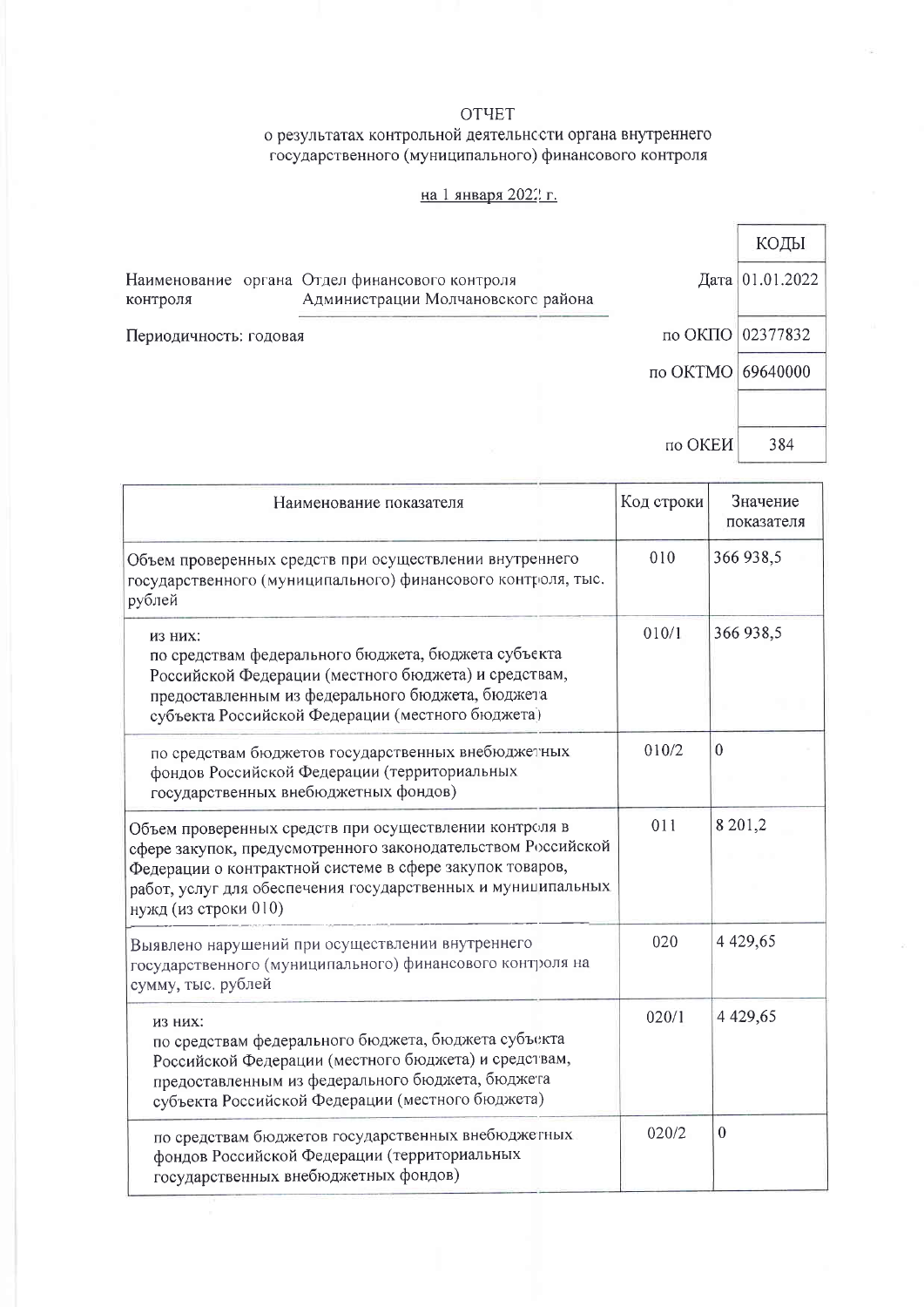| Выявлено нарушений при осуществлении контроля в сфере<br>закупок, предусмотренного законодательством Российской<br>Федерации о контрактной системе в сфере закупок товаров,<br>работ, услуг для обеспечения государственных и муниципальных<br>нужд (из строки 020) | 021 | 202,75           |
|---------------------------------------------------------------------------------------------------------------------------------------------------------------------------------------------------------------------------------------------------------------------|-----|------------------|
| Количество проведенных ревизий и проверок при осуществлении<br>внутреннего государственного (муниципального) финансового<br>контроля, единиц                                                                                                                        | 030 | 8                |
| в том числе:<br>в соответствии с планом контрольных мероприятий                                                                                                                                                                                                     | 031 | 5                |
| внеплановые ревизии и проверки                                                                                                                                                                                                                                      | 032 | 3                |
| Количество проведенных выездных проверок и (или) ревизий<br>при осуществлении внутреннего государственного<br>(муниципального) финансового контроля, единиц                                                                                                         | 040 | $\theta$         |
| в том числе при осуществлении контроля в сфере закупок,<br>предусмотренного законодательством Российской Федерации<br>о контрактной системе в сфере закупок товаров, работ, услуг<br>для обеспечения государственных и муниципальных нужд (из<br>строки 040)        | 041 | $\boldsymbol{0}$ |
| Количество проведенных камеральных проверок при<br>осуществлении внутреннего государственного (муниципального)<br>финансового контроля, единиц                                                                                                                      | 050 | 8                |
| в том числе при осуществлении контроля в сфере закупок,<br>предусмотренного законодательством Российской Федерации<br>о контрактной системе в сфере закупок товаров, рабст, услуг<br>для обеспечения государственных и муниципальных нужд (из<br>строки 050)        |     | 1                |
| Количество проведенных обследований при осуществлении<br>внутреннего государственного (муниципального) финансового<br>контроля, единиц                                                                                                                              |     | $\theta$         |
| в том числе в соответствии с планом контрольных<br>мероприятий                                                                                                                                                                                                      | 061 | $\theta$         |
| внеплановые обследования                                                                                                                                                                                                                                            | 062 | $\boldsymbol{0}$ |

Начальник отдела финансового контроля<br>Администрации Молчановского района

Пивоварова Елена Александровна

(подпись)

(фамилия, имя, отчество<br>(при наличии)